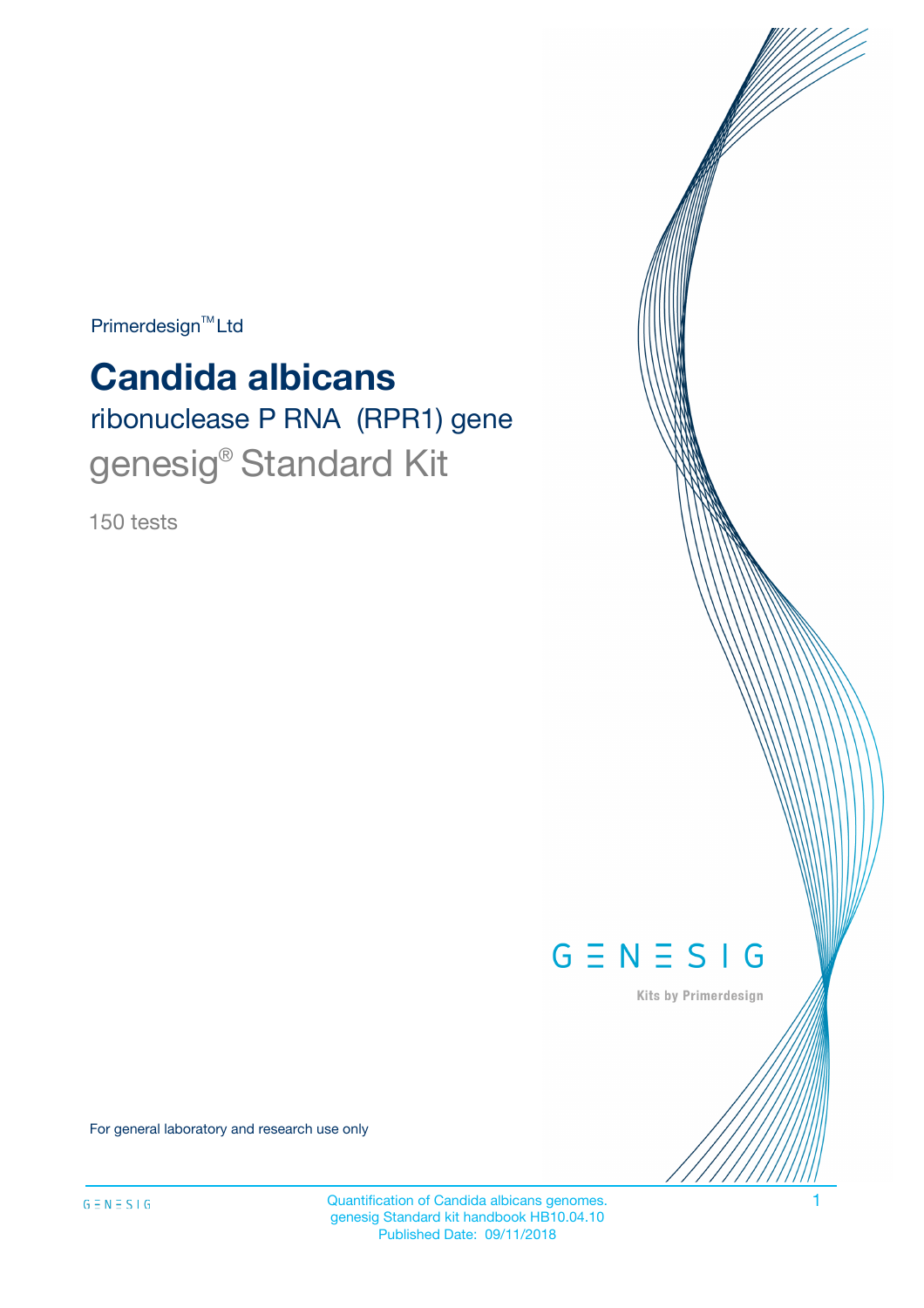# Introduction to Candida albicans

Candida albicans is a single-celled, diploid fungus and is part of the natural human gut flora but as an opportunistic pathogen can also cause oral and genital infections.

C. albicans, which is present in around 80% of the population without causing infection, can change from a unicellular organism to a pathogenic, multi-cellular, filamentous form. In the commensal form, the fungus lives in the gastro-intestinal tract and growth is regulated by other microorganisms as well as the host immune system. The change between these forms, known as phenotypic switching may be regulated by differential gene expression and regulation of certain transcription factors. Ultimately, the phenotypic switching to the multicellular form allows penetration of the mucosal membrane by which infection occurs.

Infection by C. albicans causes Candidiasis, which can be either superficial or systemic, causing life threatening disease. Superficial infections cause symptoms such as itching and irritation which can usually be cleared by using anti-fungal drugs. However, in immunosuppressed individuals systemic infection occurs when the fungus penetrates the mucosal membrane of the gut subsequently allowing release of toxins into the bloodstream. Initially the infection presents with symptoms such as indigestion, nausea, heartburn, constipation and/or diarrhea. As the infection progresses and the fungus enters the blood stream, symptoms such as depression, lethargy, and muscle aches.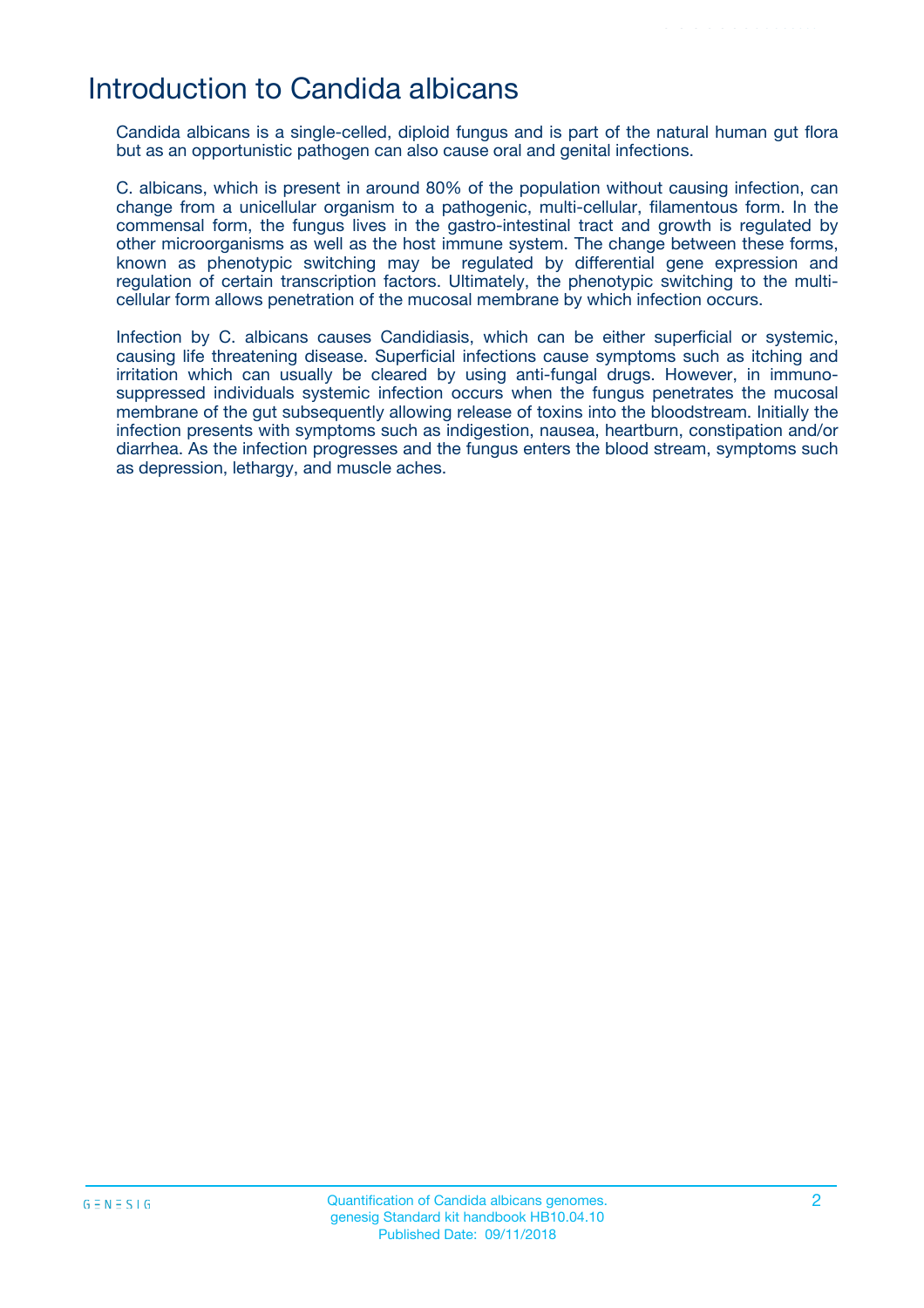# **Specificity**

The Primerdesign genesig Kit for Candida albicans (C.albicans) genomes is designed for the in vitro quantification of C.albicans genomes. The kit is designed to have a broad detection profile. Specifically, the primers represent 100% homology with over 95% of the NCBI database reference sequences available at the time of design.

The dynamics of genetic variation means that new sequence information may become available after the initial design. Primerdesign periodically reviews the detection profiles of our kits and when required releases new versions.

The C.albicans primers have been designed for the specific and exclusive in vitro quantification of all C. albicans isolates and do not detect other Candida species. The target sequence (RPR1) has previously been shown to be a good genetic marker for C. albicans in other real time PCR based studies (Innings A et.al 2007). The primers and probe sequences in this kit have 100% homology with over 95% of reference sequences contained in the NCBI database.

If you require further information, or have a specific question about the detection profile of this kit then please send an e.mail to enquiry@primerdesign.co.uk and our bioinformatics team will answer your question.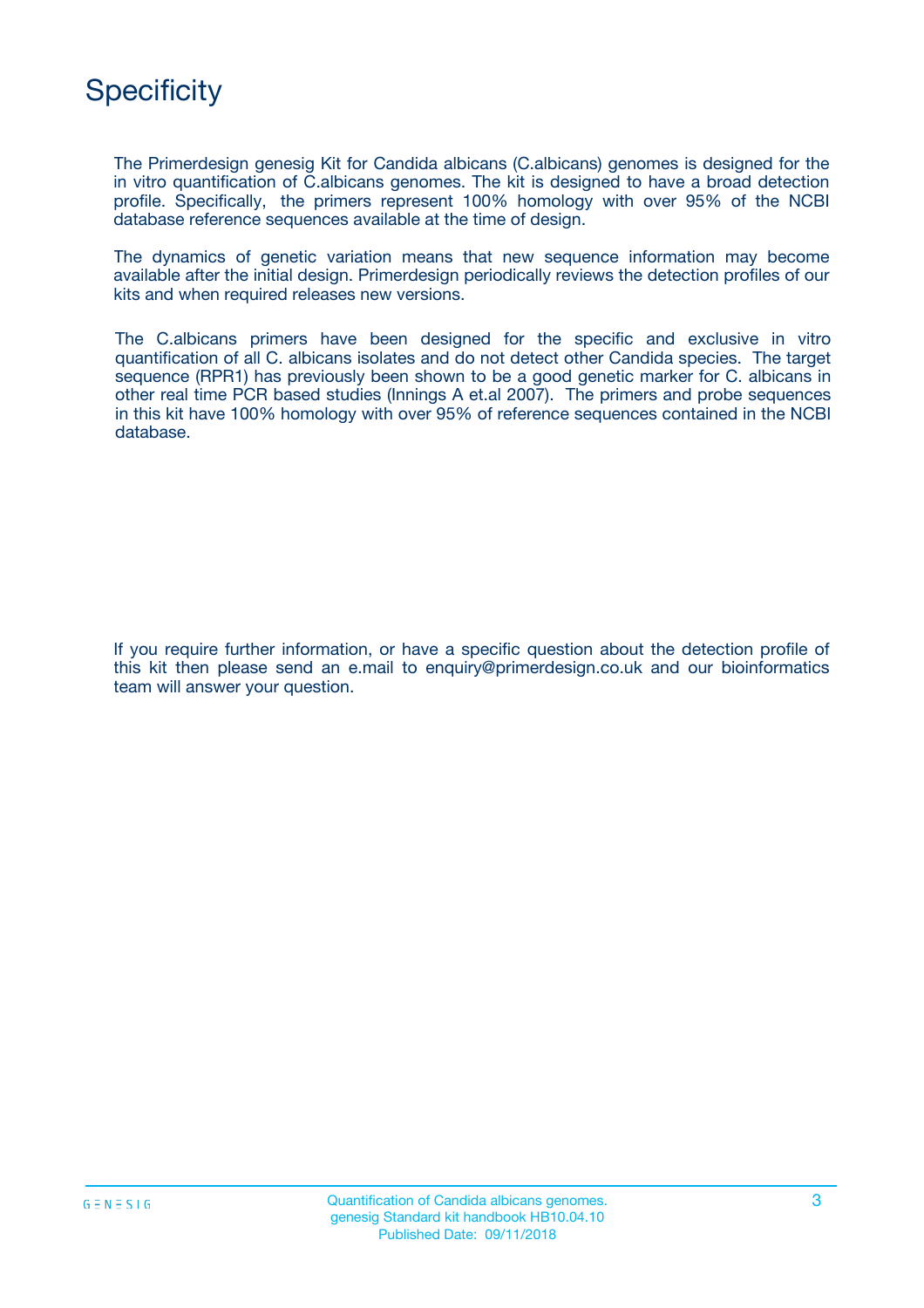# Kit contents

- **C.albicans specific primer/probe mix (150 reactions BROWN)** FAM labelled
- **C.albicans positive control template (for Standard curve RED)**
- **RNase/DNase free water (WHITE)** for resuspension of primer/probe mixes
- **Template preparation buffer (YELLOW)** for resuspension of positive control template and standard curve preparation

# Reagents and equipment to be supplied by the user

### **Real-time PCR Instrument**

#### **Extraction kit**

This kit is recommended for use with genesig Easy DNA/RNA extraction kit. However, it is designed to work well with all processes that yield high quality RNA and DNA with minimal PCR inhibitors.

#### **oasig**TM **lyophilised or Precision**®**PLUS 2X qPCR Master Mix**

This kit is intended for use with oasig or PrecisionPLUS2X qPCR Master Mix.

**Pipettors and Tips**

**Vortex and centrifuge**

**Thin walled 1.5 ml PCR reaction tubes**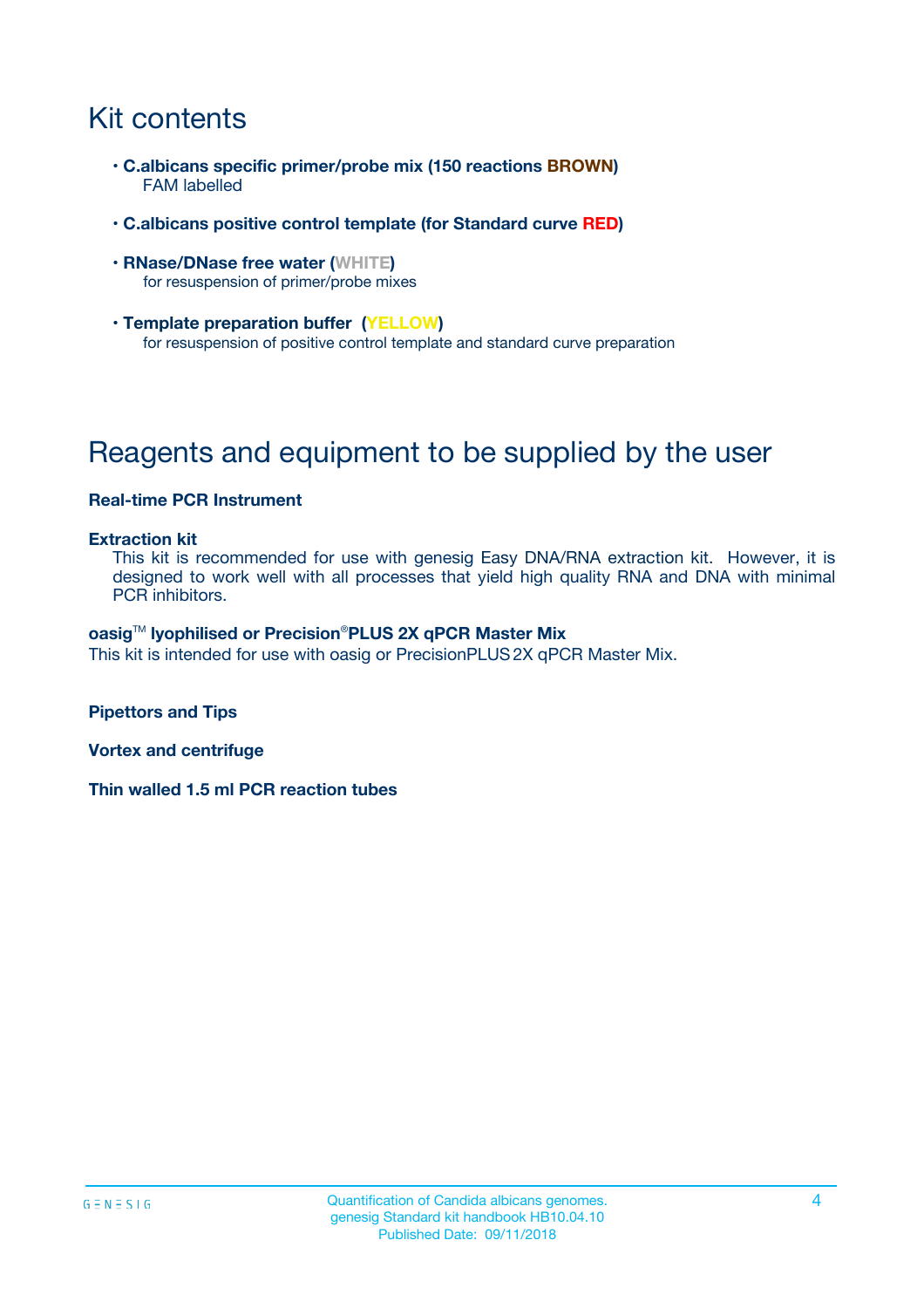### Kit storage and stability

This kit is stable at room temperature but should be stored at -20ºC on arrival. Once the lyophilised components have been resuspended they should not be exposed to temperatures above -20°C for longer than 30 minutes at a time and unnecessary repeated freeze/thawing should be avoided. The kit is stable for six months from the date of resuspension under these circumstances.

If a standard curve dilution series is prepared this can be stored frozen for an extended period. If you see any degradation in this serial dilution a fresh standard curve can be prepared from the positive control.

Primerdesign does not recommend using the kit after the expiry date stated on the pack.

### Suitable sample material

All kinds of sample material suited for PCR amplification can be used. Please ensure the samples are suitable in terms of purity, concentration, and DNA integrity. Always run at least one negative control with the samples. To prepare a negative-control, replace the template DNA sample with RNase/DNase free water.

### Dynamic range of test

Under optimal PCR conditions genesig C.albicans detection kits have very high priming efficiencies of >95% and can detect less than 100 copies of target template.

### Notices and disclaimers

This product is developed, designed and sold for research purposes only. It is not intended for human diagnostic or drug purposes or to be administered to humans unless clearly expressed for that purpose by the Food and Drug Administration in the USA or the appropriate regulatory authorities in the country of use. During the warranty period Primerdesign genesig detection kits allow precise and reproducible data recovery combined with excellent sensitivity. For data obtained by violation to the general GLP guidelines and the manufacturer's recommendations the right to claim under guarantee is expired. PCR is a proprietary technology covered by several US and foreign patents. These patents are owned by Roche Molecular Systems Inc. and have been sub-licensed by PE Corporation in certain fields. Depending on your specific application you may need a license from Roche or PE to practice PCR. Additional information on purchasing licenses to practice the PCR process may be obtained by contacting the Director of Licensing at Roche Molecular Systems, 1145 Atlantic Avenue, Alameda, CA 94501 or Applied Biosystems business group of the Applera Corporation, 850 Lincoln Centre Drive, Foster City, CA 94404. In addition, the 5' nuclease assay and other homogeneous amplification methods used in connection with the PCR process may be covered by U.S. Patents 5,210,015 and 5,487,972, owned by Roche Molecular Systems, Inc, and by U.S. Patent 5,538,848, owned by The Perkin-Elmer Corporation.

### Trademarks

Primerdesign™ is a trademark of Primerdesign Ltd.

genesig $^\circledR$  is a registered trademark of Primerdesign Ltd.

The PCR process is covered by US Patents 4,683,195, and 4,683,202 and foreign equivalents owned by Hoffmann-La Roche AG. BI, ABI PRISM® GeneAmp® and MicroAmp® are registered trademarks of the Applera Genomics (Applied Biosystems Corporation). BIOMEK® is a registered trademark of Beckman Instruments, Inc.; iCycler™ is a registered trademark of Bio-Rad Laboratories, Rotor-Gene is a trademark of Corbett Research. LightCycler™ is a registered trademark of the Idaho Technology Inc. GeneAmp®, TaqMan® and AmpliTaqGold® are registered trademarks of Roche Molecular Systems, Inc., The purchase of the Primerdesign reagents cannot be construed as an authorization or implicit license to practice PCR under any patents held by Hoffmann-LaRoche Inc.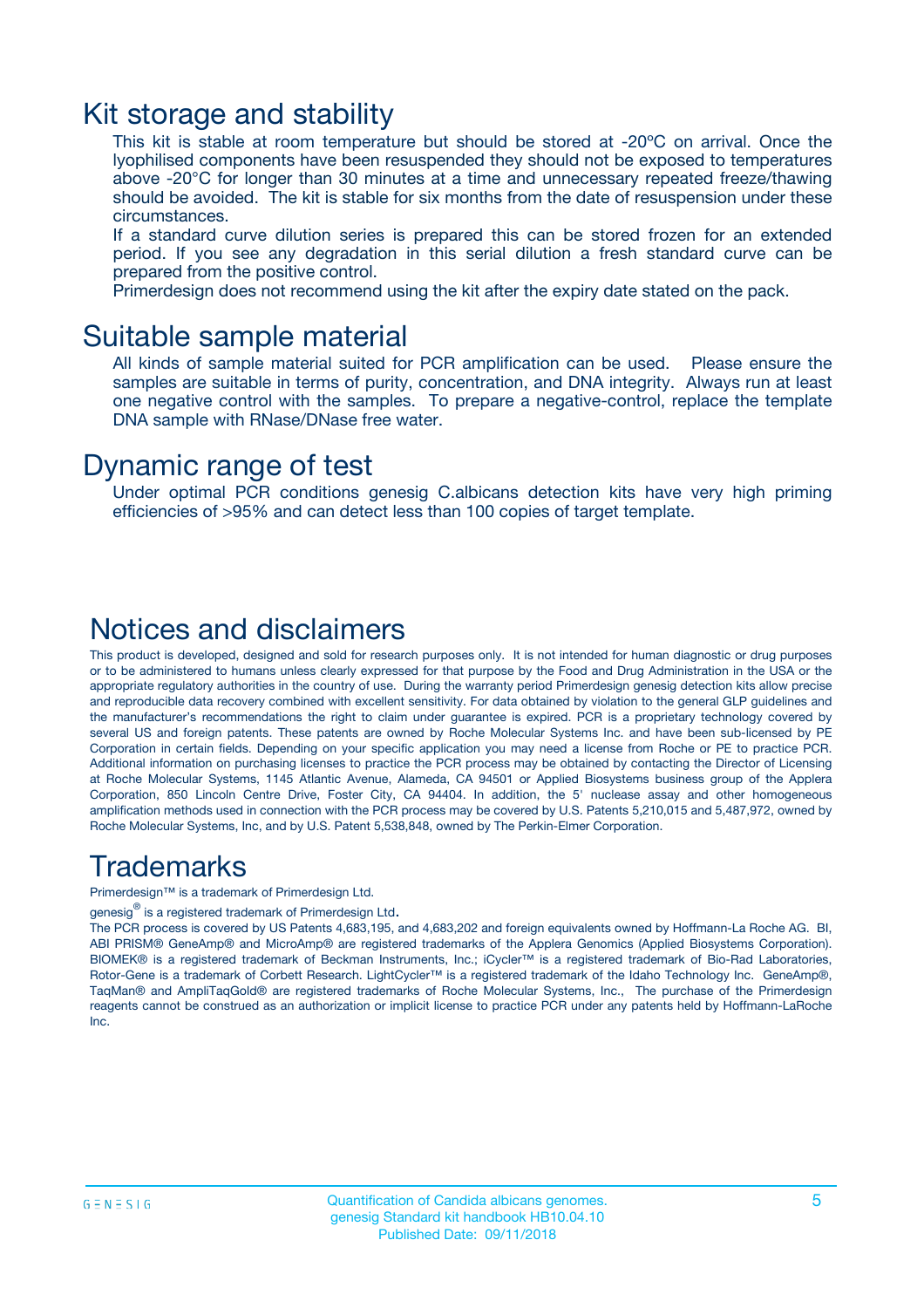# Principles of the test

#### **Real-time PCR**

A C.albicans specific primer and probe mix is provided and this can be detected through the FAM channel.

The primer and probe mix provided exploits the so-called TaqMan® principle. During PCR amplification, forward and reverse primers hybridize to the C.albicans DNA. A fluorogenic probe is included in the same reaction mixture which consists of a DNA probe labeled with a 5`-dye and a 3`-quencher. During PCR amplification, the probe is cleaved and the reporter dye and quencher are separated. The resulting increase in fluorescence can be detected on a range of qPCR platforms.

#### **Positive control**

For copy number determination and as a positive control for the PCR set up, the kit contains a positive control template. This can be used to generate a standard curve of C.albicans copy number / Cq value. Alternatively the positive control can be used at a single dilution where full quantitative analysis of the samples is not required. Each time the kit is used, at least one positive control reaction must be included in the run. A positive result indicates that the primers and probes for detecting the target C.albicans gene worked properly in that particular experimental scenario. If a negative result is obtained the test results are invalid and must be repeated. Care should be taken to ensure that the positive control does not contaminate any other kit component which would lead to false-positive results. This can be achieved by handling this component in a Post PCR environment. Care should also be taken to avoid cross-contamination of other samples when adding the positive control to the run. This can be avoided by sealing all other samples and negative controls before pipetting the positive control into the positive control well.

#### **Negative control**

To validate any positive findings a negative control reaction should be included every time the kit is used. For this reaction the RNase/DNase free water should be used instead of template. A negative result indicates that the reagents have not become contaminated while setting up the run.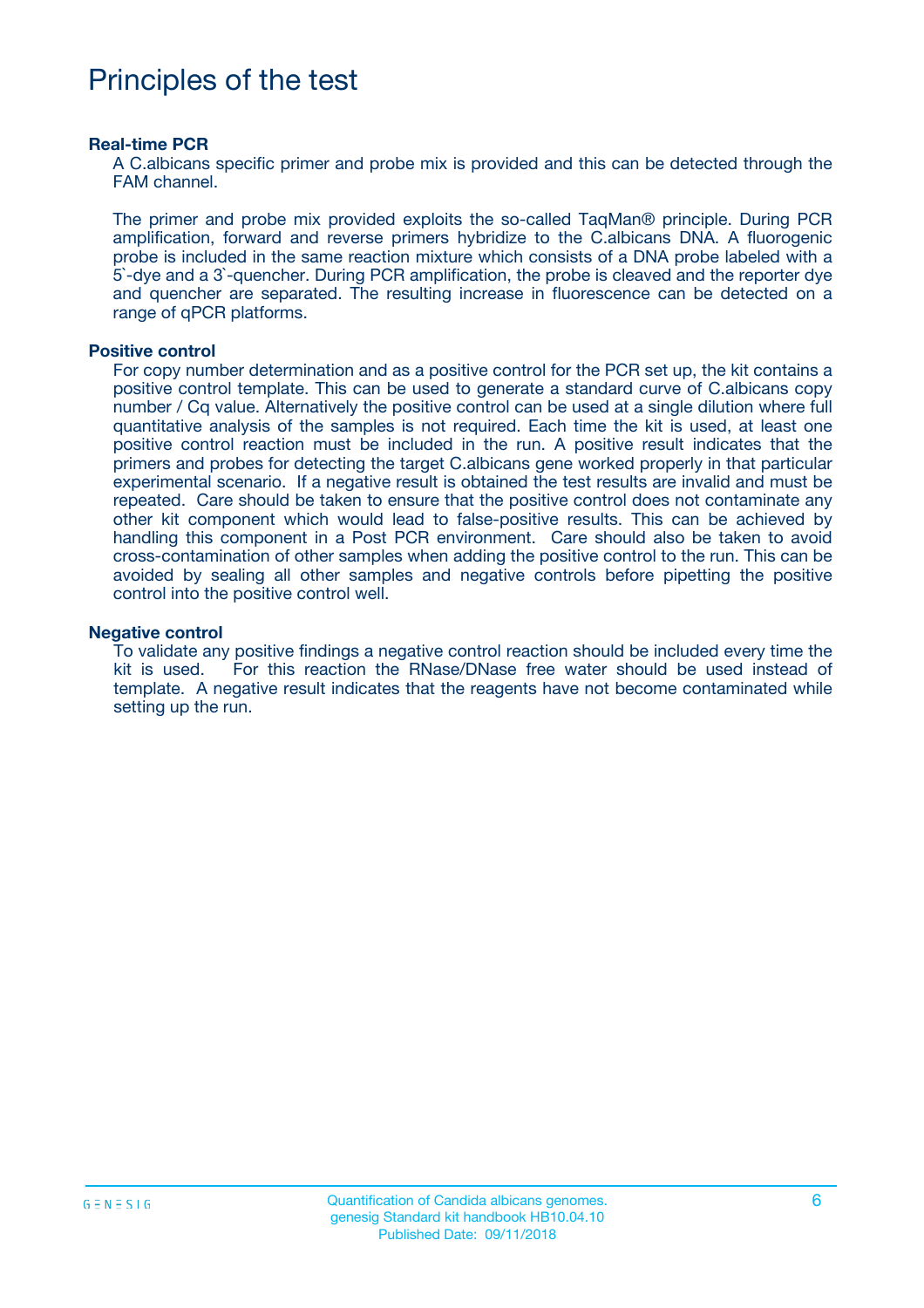## Resuspension protocol

To minimize the risk of contamination with foreign DNA, we recommend that all pipetting be performed in a PCR clean environment. Ideally this would be a designated PCR lab or PCR cabinet. Filter tips are recommended for all pipetting steps.

#### **1. Pulse-spin each tube in a centrifuge before opening.**

This will ensure lyophilised primer and probe mix is in the base of the tube and is not spilt upon opening the tube.

**2. Resuspend the kit components in the RNase/DNase free water supplied, according to the table below.**

To ensure complete resuspension, vortex each tube thoroughly.

| Component - resuspend in water      | Volume |
|-------------------------------------|--------|
| <b>Pre-PCR pack</b>                 |        |
| C.albicans primer/probe mix (BROWN) | 165 ul |

### **3. Resuspend the positive control template in the template preparation buffer supplied, according to the table below:**

To ensure complete resuspension, vortex the tube thoroughly.

| Component - resuspend in template preparation buffer |         |  |
|------------------------------------------------------|---------|--|
| <b>Post-PCR heat-sealed foil</b>                     |         |  |
| C.albicans Positive Control Template (RED) *         | $500$ µ |  |

\* This component contains high copy number template and is a VERY significant contamination risk. It must be opened and handled in a separate laboratory environment, away from the other components.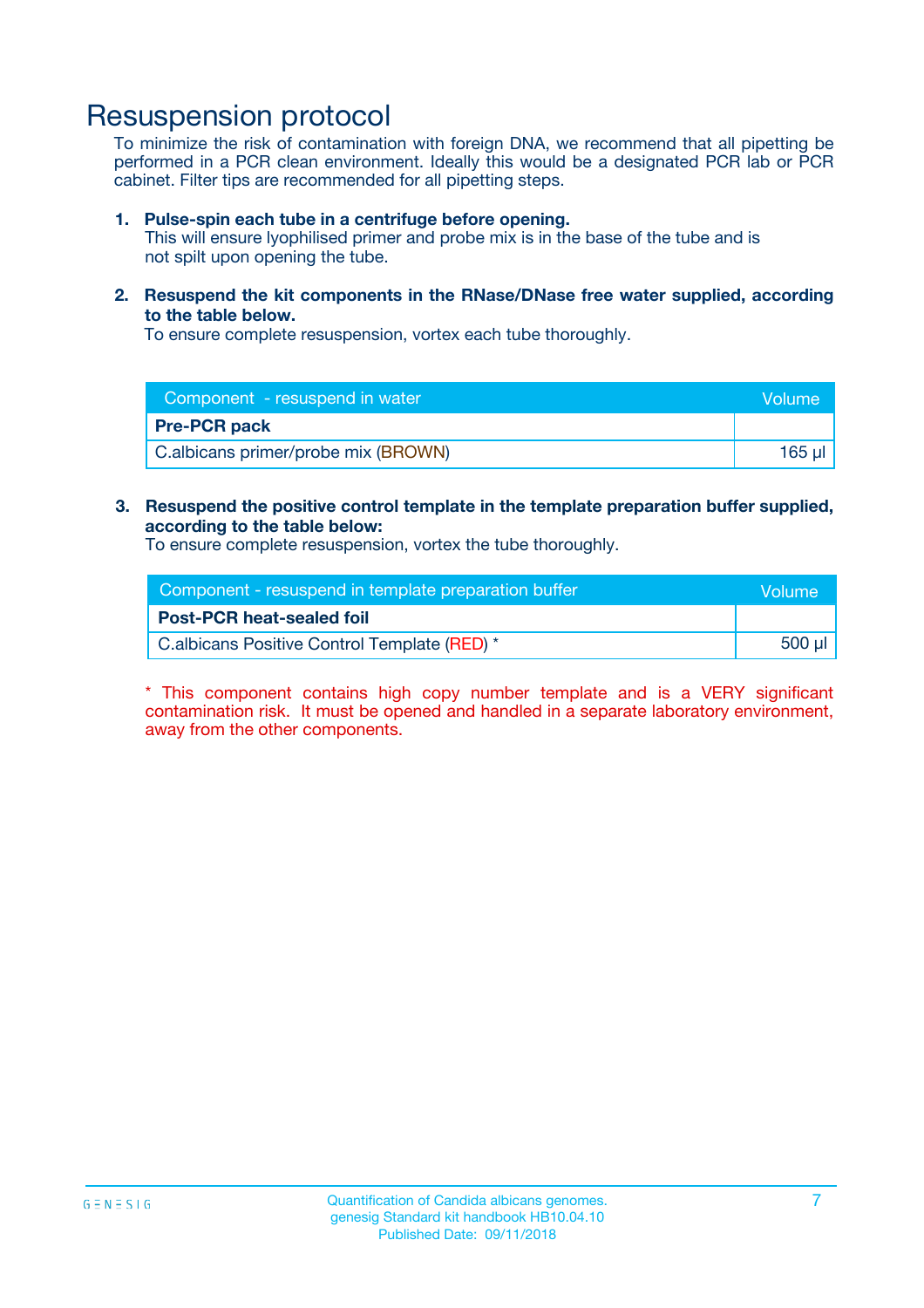# qPCR detection protocol

**1. For each DNA sample prepare a reaction mix according to the table below:** Include sufficient reactions for positive and negative controls.

| Component                                 | Volume           |
|-------------------------------------------|------------------|
| oasig or PrecisionPLUS 2X qPCR Master Mix | 10 $\mu$         |
| C.albicans primer/probe mix (BROWN)       | 1 $\mu$          |
| <b>RNase/DNase free water (WHITE)</b>     | $4 \mu$          |
| <b>Final Volume</b>                       | 15 <sub>ul</sub> |

- **2. Pipette 15µl of this mix into each well according to your qPCR experimental plate set up.**
- **3. Prepare DNA templates for each of your samples.**
- **4. Pipette 5µl of DNA template into each well, according to your experimental plate set up.**

For negative control wells use 5µl of RNase/DNase free water. The final volume in each well is 20µl.

**5. If a standard curve is included for quantitative analysis, prepare a reaction mix according to the table below:**

| Component                                 | Volume          |
|-------------------------------------------|-----------------|
| oasig or PrecisionPLUS 2X qPCR Master Mix | 10 µl           |
| C.albicans primer/probe mix (BROWN)       | 1 µI            |
| <b>RNase/DNase free water (WHITE)</b>     | $4 \mu$         |
| <b>Final Volume</b>                       | 15 <sub>µ</sub> |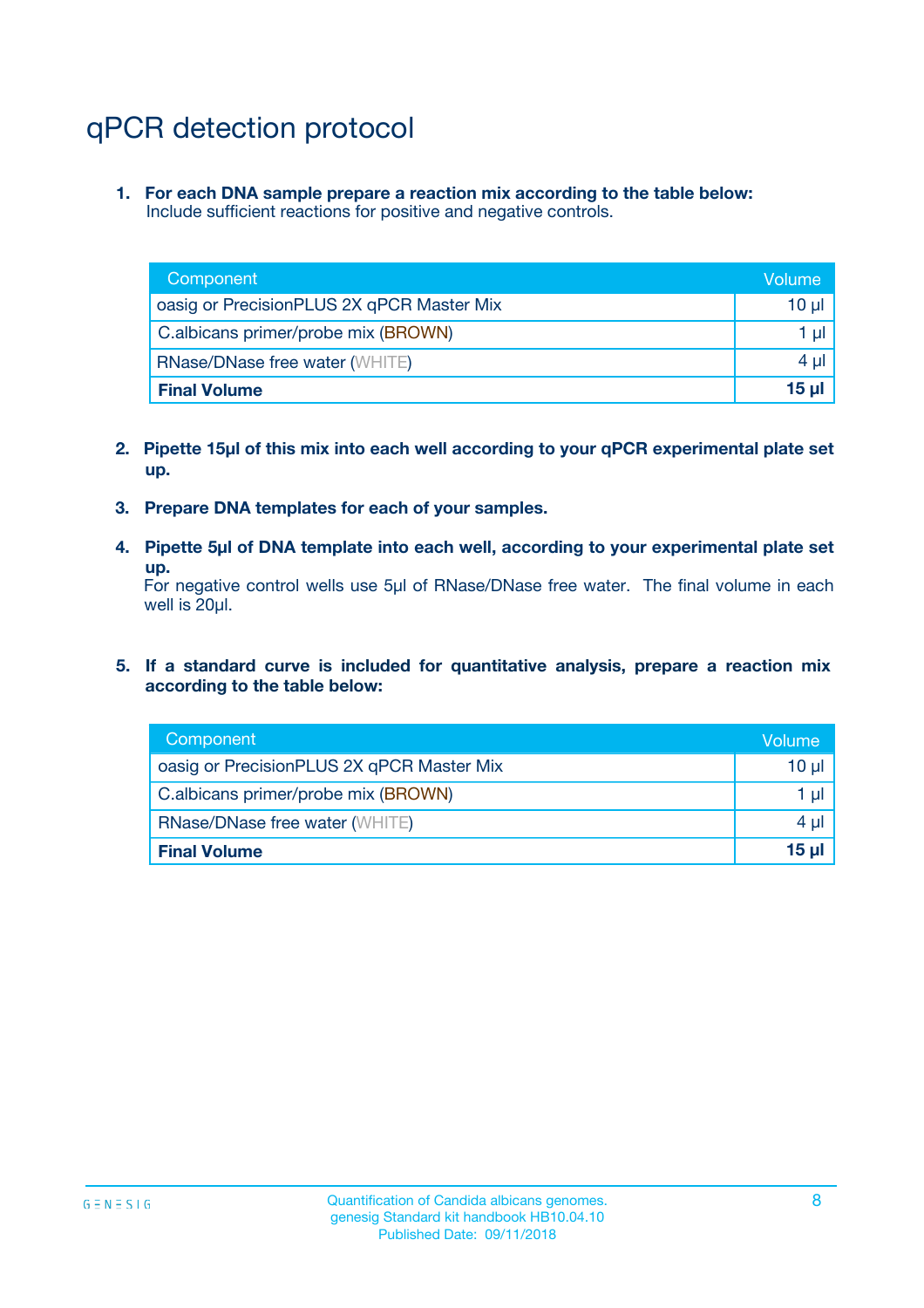### **6. Preparation of a standard curve dilution series.**

- 1) Pipette 90µl of template preparation buffer into 5 tubes and label 2-6
- 2) Pipette 10µl of Positive Control Template (RED) into tube 2
- 3) Vortex thoroughly
- 4) Change pipette tip and pipette 10µl from tube 2 into tube 3
- 5) Vortex thoroughly

Repeat steps 4 and 5 to complete the dilution series

| <b>Standard Curve</b>         | <b>Copy Number</b>     |
|-------------------------------|------------------------|
| Tube 1 Positive control (RED) | $2 \times 10^5$ per µl |
| Tube 2                        | $2 \times 10^4$ per µl |
| Tube 3                        | $2 \times 10^3$ per µl |
| Tube 4                        | $2 \times 10^2$ per µl |
| Tube 5                        | 20 per µl              |
| Tube 6                        | 2 per ul               |

7. Pipette 5µl of standard template into each well for the standard curve according to your experimental plate set up.

The final volume in each well is 20µl.

# qPCR amplification protocol

Amplification conditions using oasig or PrecisionPLUS2X qPCR Master Mix.

|             | <b>Step</b>       | <b>Time</b>     | Temp    |
|-------------|-------------------|-----------------|---------|
|             | Enzyme activation | 2 min           | 95 °C   |
| Cycling x50 | Denaturation      | 10 <sub>s</sub> | 95 $°C$ |
|             | DATA COLLECTION * | 60 s            | 60 °C   |

\* Fluorogenic data should be collected during this step through the FAM channel